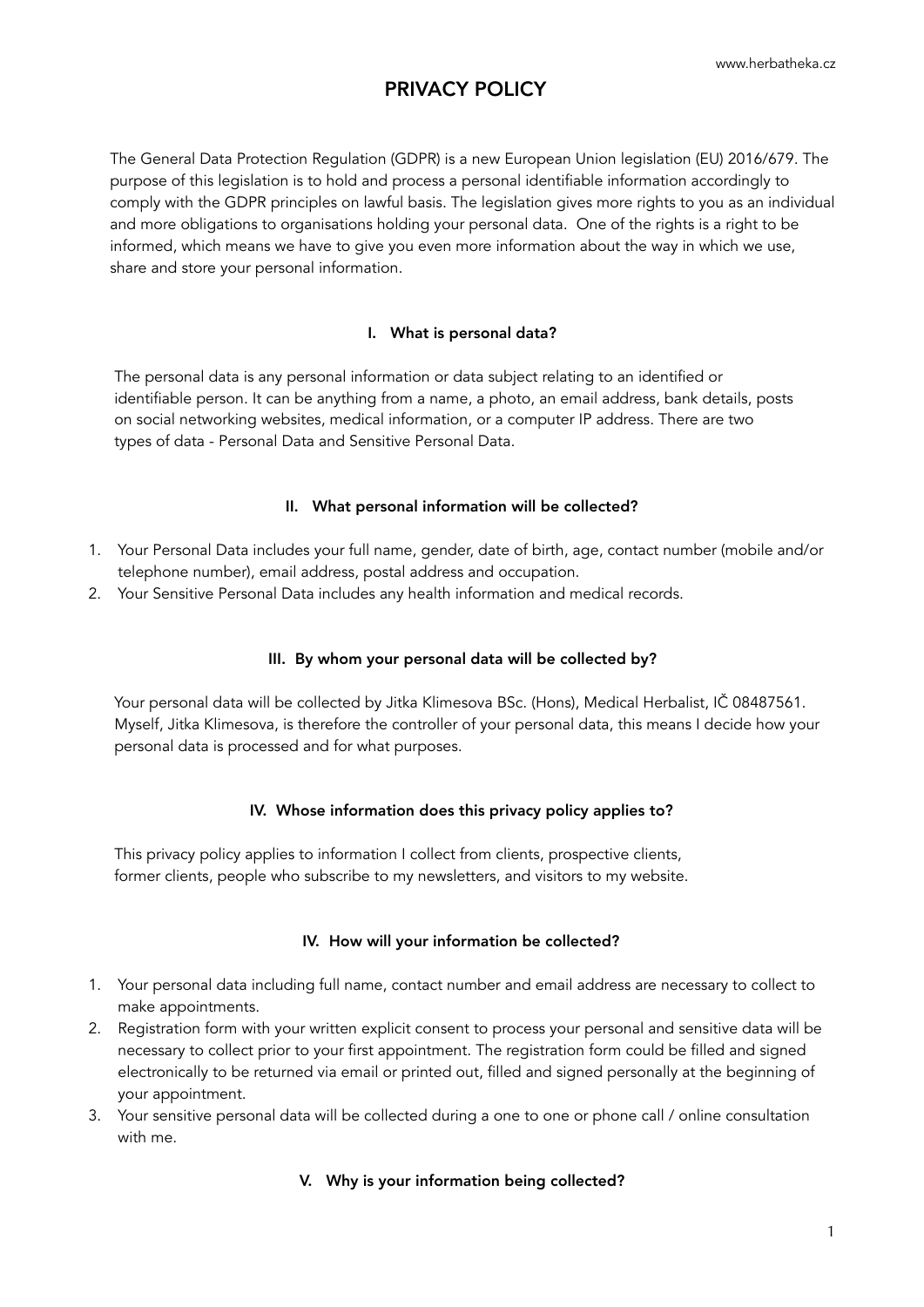Collection of your personal and sensitive personal data is necessary for:

- 1. To correctly identify a person, such as full name or date of birth to distinguish persons with the same name.
- 2. To keep attendance register which records all appointments for clients attending a clinic premises to keep a record of when you were treated for tax purposes and to secure potential evidence in the event of an insurance claim or complaint.
- 3. To use your presenting complaint/s and symptoms reported by you or any of your current clinical findings to analyse and establish the correct treatment strategy and it's management including formulation and dispensing of appropriate herbal preparations.
- 4. To use any relevant medical and family history including prescribed medication taken to analyse, diagnose and establish the correct treatment strategy and it's management including formulation and dispensing of appropriate herbal preparations.
- 5. To keep a record of and refer to that record of any treatment given and details of progress of your case, including reviews of treatment protocol to enable me to: review the full differential diagnosis, treatment strategy and it's management; and to secure evidence in the event of an insurance claim or complaint.
- 6. To make a referral to client's GP in case of an emergency or to refer the client to another complementary/healthcare practitioner to help you to receive the most appropriate treatment.

### VI. How will your data be processed?

- 1. The law protects personal data regardless of the technology used for processing that data – it's technology neutral and applies to both automated and manual processing. For example your provided data will be organised in alphabetical order. However, processing also means obtaining, recording and keeping your personal information by me as a controller of your personal data for the purposes as mentioned in section V.
- 2. Periodical audit of all your personal data will be conducted by me to ensure all data is accurate and compliant with current GDPR principles.

### VII. How will your data be stored?

- 1. Your collected personal and sensitive personal data will be stored electronically in files in alphabetical order secured by a password on our personal iCloud account, which is protected by a double password. Any additional information such as clinical results, signed consent etc. will be kept in files under your name and locked in a metal cabinet at our premises.
- 2. All your data collected will be stored for 7 years. In case of minors, the data will be stored for 7 years after they reach their majority.
- 3. After 7 years, all your data and records collected will be permanently deleted from my laptop/PC including email address from my database. Any paper copies will be shredded or burned.

#### VIII. With whom your data will be shared?

Your data will be treated as strictly confidential and may be shared with:

- 1. Third parties with your explicit consent.
- 2. The relevant authority such as the police or a court, if necessary for compliance with legal obligation to which we are subject e.g. a court order.
- 3. Your doctor or the police if it's necessary to protect yours or another person's life.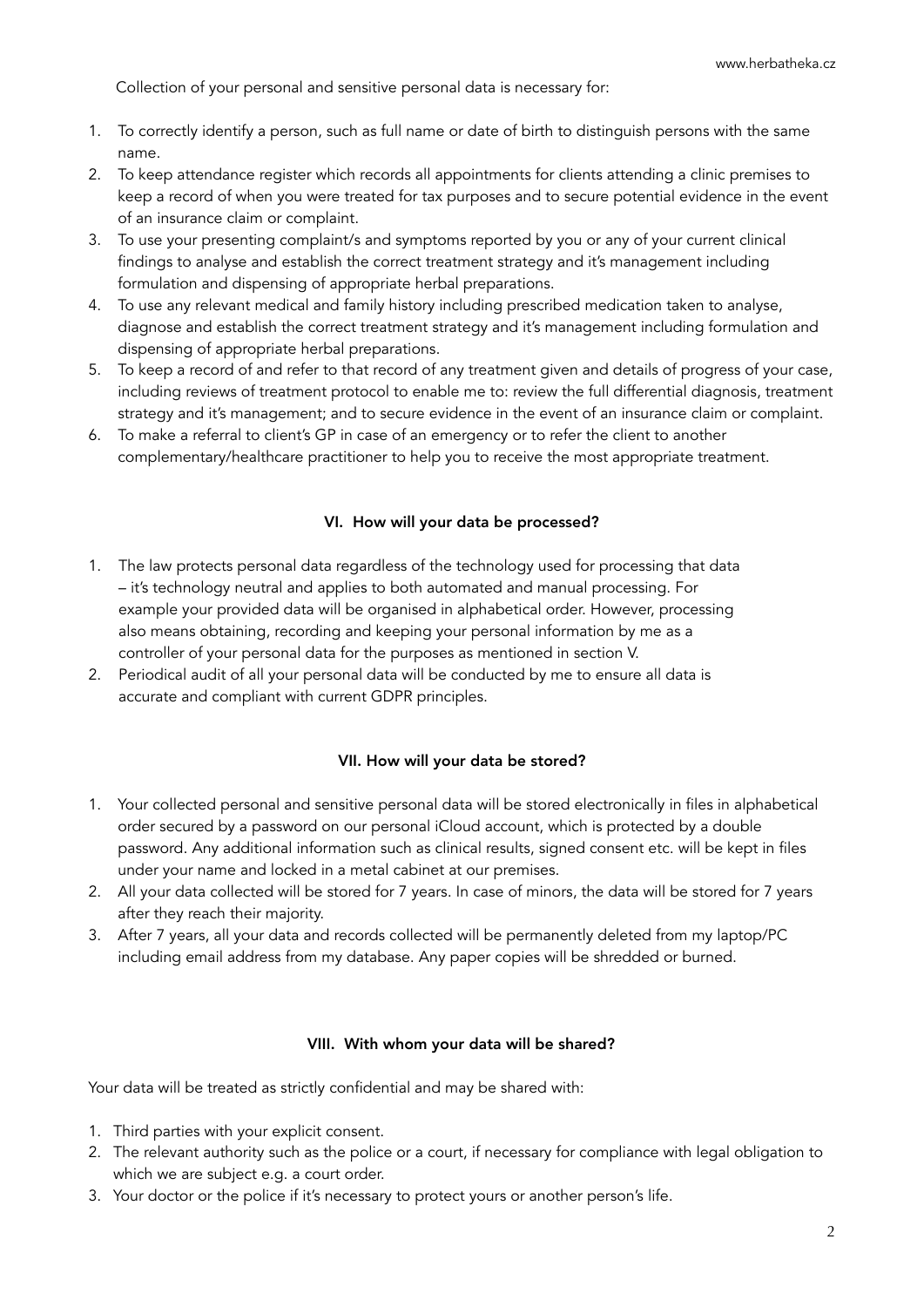- 4. My insurance company, Direct Pojišťovna a.s. in the event of a complaint or insurance claim being brought against me.
- 5. My solicitor in the event of any investigation or legal proceedings being brought against me.

## IX. Your rights and your personal information.

Unless subject to an exemption under the GDPR, you have certain rights with respect to your personal data as set out below:

- 1. The right to request a copy of your personal data which we hold about you.
- 2. The right to correct an update any of your personal data.
- 3. The right to erase your data if it is no longer necessary for us to retain such data.
- 4. The right to withdraw your consent to the processing at any time.
- 5. The right to transmit your data to another data controller.
- 6. The right to object to the processing of personal data, (where applicable).
- 7. The right to be informed if your data is lost. We shall also inform The Office for personal data protection.
- 8. The right to make a complaint with The Office for personal data protection.

For further details about these rights please see The Office for personal data protection website at [https://](https://www.uoou.cz/en/) [www.uoou.cz/en/](https://www.uoou.cz/en/) or GDPR info at https://gdpr-info.eu

### X. Further processing.

- 1. This Privacy policy will be reviewed and updated regularly and accordingly to fully comply with the GDPR regulations.
- 2. If we wish to use your personal data for a new purpose, not covered by this Privacy policy, then we will provide you with a new notice.

### XI. For Website users

- 1. Herbatheka website including publishing of our blog is hosted and operated by Wix, the third party service, which helps to maintain security (HTTPS and SSL) and performance of the website. To deliver this service it processes the IP addresses of visitors to our website. Search queries and results are logged anonymously to help us improve the site, search functionality and thus customer experience.
- 2. Wix collects anonymous information about users' activity on the site, for example the number of users viewing pages on the site, to monitor and report on the effectiveness of the site in order to help us improve it. Whether you wish to leave a comment, contact us on the site or subscribe to our newsletter it is necessary to enter a visitor's name and email address. For more information about how Wix processes data, please see [www.wix.com.](http://www.wix.com)
- 3. Online newsletter (mailing) subscriptions are voluntary and you have an option to unsubscribe/ opt-out at any time.
- 4. When visiting our website, the site uses third party service Google Analytics to collect standard internet log information and details of visitors' behavioural patterns. Google Analytics allows us to track information including the number of visitors and page views, where visitors come from, how long they stay, what keywords they are using to find our site, etc. This information is only processed in a way which does not identify anyone. We do not make, and do not allow Google to make any attempt to find out the identities of those visiting our website.
- 5. Our site uses website cookies to improve user experience of our website by enabling our